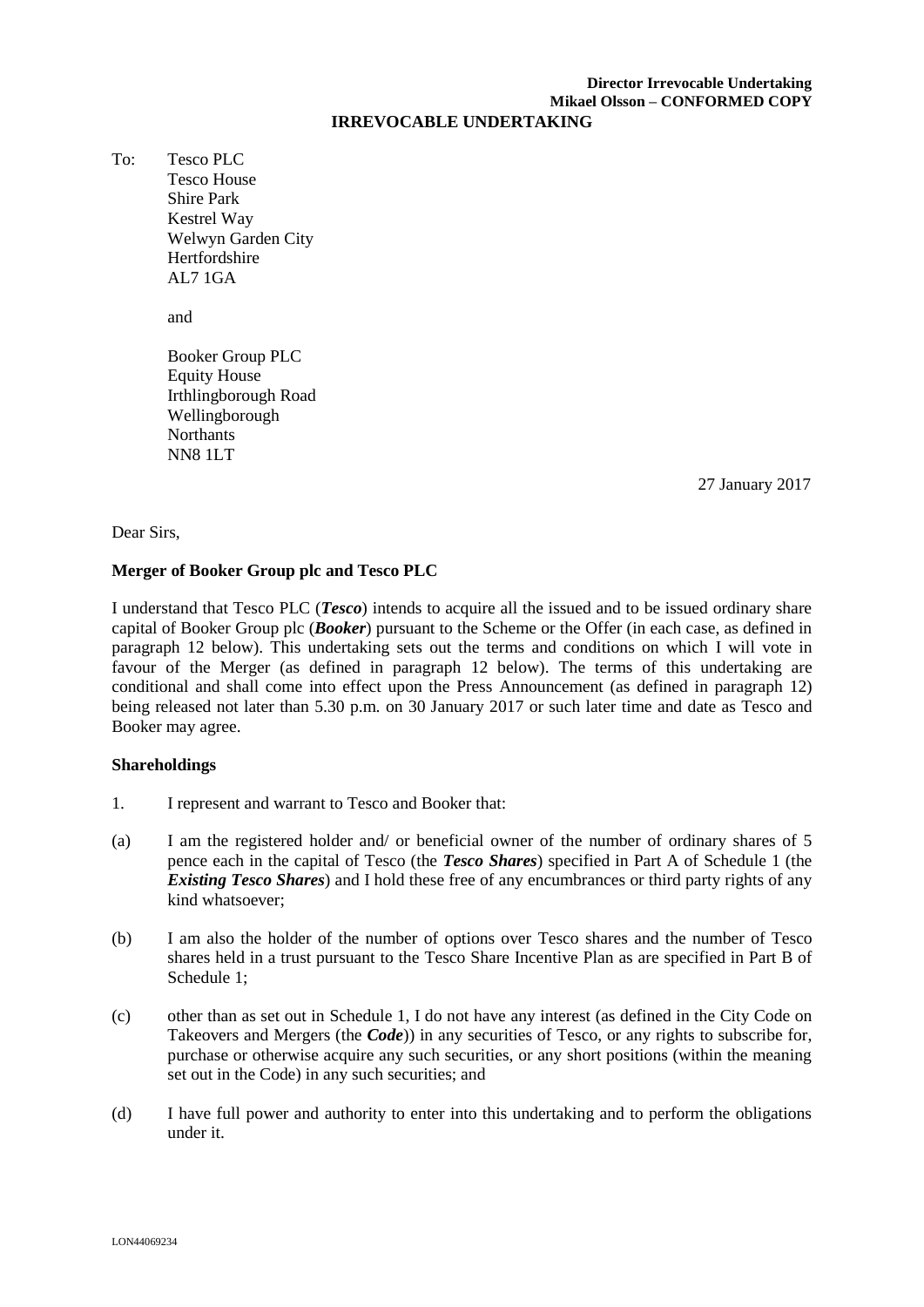#### **Dealings and undertakings**

2. I undertake that before this undertaking lapses in accordance with paragraph 14 below, I shall not without Booker's prior written consent:

- (a) (other than pursuant to the Merger and subject to paragraph 5) sell, transfer, charge, encumber, grant any option or lien over or otherwise dispose of any interest in any Existing Tesco Shares or any other shares in Tesco issued or unconditionally allotted to, or otherwise acquired by, me before then (*Further Tesco Shares*, provided that any Tesco Shares that I may acquire: (i) on exercise of options granted under the Tesco Savings Related Share Option Scheme (the *SAYE*); and (ii) pursuant to the Tesco Share Incentive Plan (the *Share Incentive Plan*) shall not be Further Tesco Shares):
- (b) in my capacity as a shareholder of Tesco, cast the votes attaching to any Existing Tesco Shares or Further Tesco Shares in favour of any resolution to approve an acquisition or any other transaction or corporate action which is proposed in competition with or which would otherwise be reasonably expected to frustrate, impede or delay the Merger (as defined in paragraph 12);
- (c) in my capacity as a shareholder of Tesco, convene, requisition or join in the requisition of any general or class meeting of Tesco shareholders for the purpose of considering any resolution referred to in paragraph 2(b); or
- (d) (other than pursuant to the Merger) enter into any agreement or arrangement, incur any obligation or give any indication of intent:
	- (i) to do any of the acts referred to in paragraphs  $2(a)$  to  $2(c)$ ; or
	- (ii) which, in relation to the Existing Tesco Shares or any Further Tesco Shares, would or might restrict or impede the implementation of the Merger or my ability to comply with this undertaking,

and for the avoidance of doubt, references in this paragraph 2(d) to any agreement, arrangement, obligation or indication of intent includes any agreement, arrangement, obligation or indication of intent whether or not legally binding or subject to any condition or which is to take effect if the Scheme or the Offer (as the case may be) lapses or is withdrawn, or if this undertaking ceases to be binding or following any other event.

- 3. I further undertake not to, until the earlier of:
- (a) this undertaking lapsing in accordance with paragraph 14 below; or
- (b) either the Scheme being approved by the Court or the Offer becoming unconditional as to acceptances,

except with the prior written consent of Booker (not to be unreasonably withheld), acquire any interests (as defined in the Code) or otherwise deal or undertake any dealing (as defined in the Code) in any relevant securities (as defined in the Code) of Booker or Tesco (other than: (i) any Tesco Shares acquired by or issued to me on vesting of awards or exercise of options under any of Tesco's employee share plans; (ii) any award or option over Tesco Shares granted to me under any of Tesco's employee share plans after the date of this undertaking; or (iii) as permitted under paragraph 5).

4. I undertake to cause the registered holder of any Existing Tesco Shares and/ or (if applicable) Further Tesco Shares of which I am the beneficial owner to comply with the undertakings in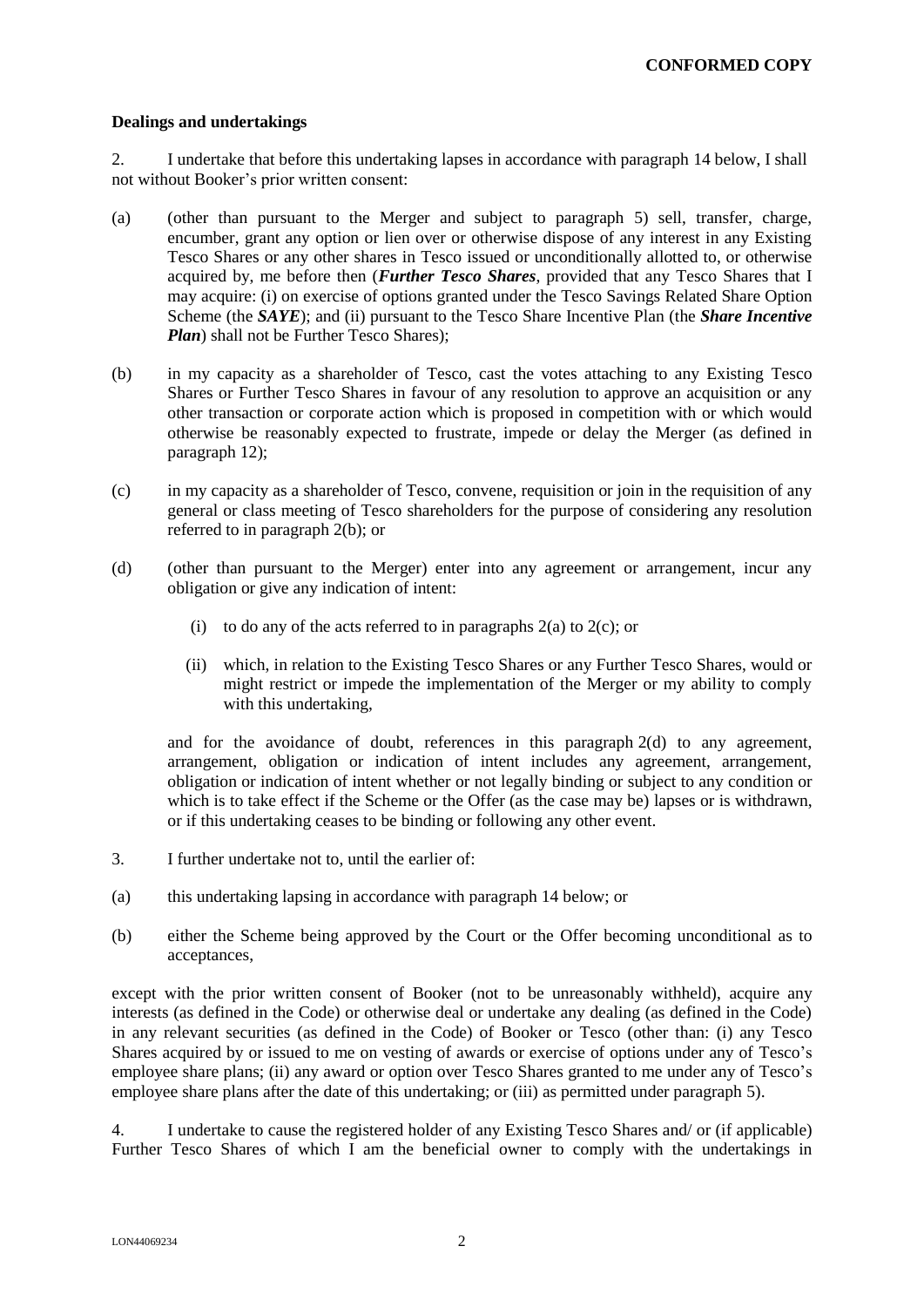paragraphs 2 and 3 above in respect of those Existing Tesco Shares and/ or (if applicable) Further Tesco Shares.

- 5. Notwithstanding any other provisions of this undertaking, I shall be permitted to:
- (a) sell, transfer or otherwise dispose of any Tesco Shares acquired by me on exercise of options granted under Tesco's employee share plans for the purposes of satisfying tax liabilities on such exercise of options; and
- (b) transfer the entire legal and beneficial interest, in some or all of the Existing Tesco Shares or any Further Tesco Shares, (in one or more transactions) to one or more of my family members (as defined in section 253 of the Companies Act 2006) provided that:
	- (i) such a transfer is undertaken as part of my bona fide tax planning;
	- (ii) I notify Booker that I intend to make such transfer at least three Business Days prior to effecting the transfer; and
	- (iii) with effect from the time of such transfer, I will procure compliance by the transferee of the obligations contained in this undertaking in respect of such transferred Tesco Shares as if the transferee had given this undertaking in respect of such transferred Tesco Shares,

and, in the event of any sale, disposal or transfer, all references to Existing Tesco Shares and Further Tesco Shares (as applicable) in this undertaking shall be deemed to be amended accordingly.

### **Approval of Merger**

- 6. I irrevocably undertake that:
- (a) I shall exercise all voting rights attaching to the Existing Tesco Shares and any Further Tesco Shares to vote in favour of all resolutions to approve and/ or give effect to the Merger, and any related matters, proposed at any general meeting of Tesco to be convened and held in connection with the Merger (the *Tesco General Meeting***)**, or at any adjournment of any such meeting, either (A) in person or (B) by executing and lodging a form of proxy or by giving instruction to a proxy via the CREST system as soon as possible and in any event: (i) not later than 3.00 p.m. on the tenth day after Tesco sends the circular (and, if different, any other document) convening the Tesco General Meeting; or (ii) in respect of any Further Tesco Shares, within three Business Days of becoming the registered holder of such Further Tesco Shares, if later);
- (b) I shall not revoke or amend the terms of any proxy or instruction submitted to Tesco in accordance with paragraph 6(a), or submit any new form of proxy or other proxy voting instructions, either in writing or by attendance at any Tesco General Meeting (including any adjournment thereof); and
- (c) I shall cause the registered holder of any Existing Tesco Shares and/ or (if applicable) Further Tesco Shares of which I am the beneficial owner to comply with the undertakings in paragraphs 6(a) and 6(b) in respect of those Existing Tesco Shares and/ or (if applicable) Further Tesco Shares.

### **Voting Rights**

7. Until the time this undertaking lapses in accordance with paragraph 14, in my capacity as shareholder: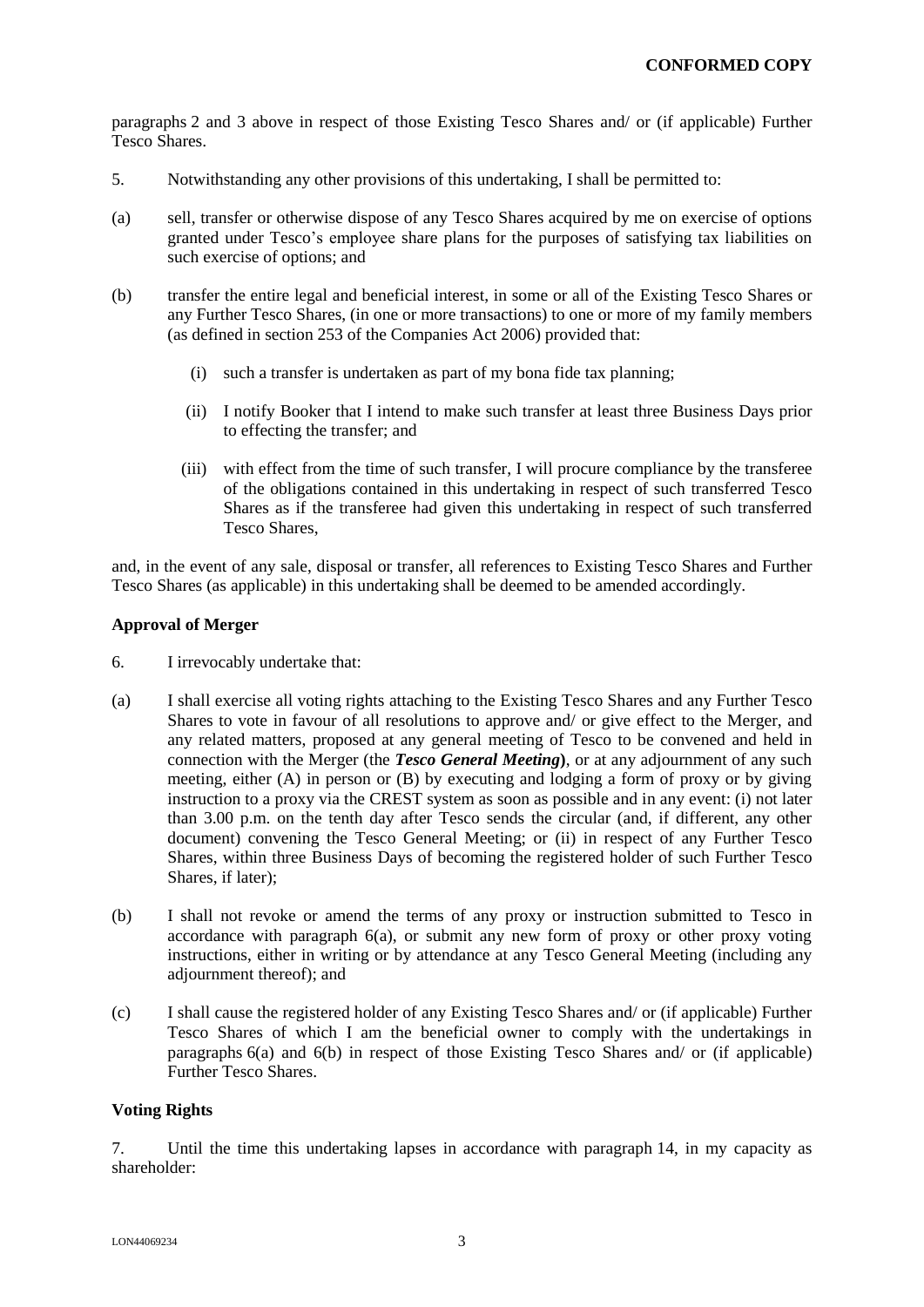- (a) I shall exercise the voting rights attached to the Existing Tesco Shares and any Further Tesco Shares on a Relevant Resolution (as defined in paragraph 8) only in accordance with Booker's directions;
- (b) I shall exercise the rights attaching to the Existing Tesco Shares and any Further Tesco Shares to requisition or join in requisitioning any general or class meeting of Tesco pursuant to section 303 Companies Act 2006 for the purposes of considering a Relevant Resolution and to require Tesco to give notice of such a resolution pursuant to section 338 Companies Act 2006 only in accordance with Booker's directions;
- (c) for the purpose of voting on a Relevant Resolution, I shall vote, in respect of Existing Tesco Shares and any Further Tesco Shares in accordance with Booker's directions either in person or by executing and lodging a form of proxy or by giving instruction to a proxy via the CREST system (and I shall not revoke or amend the terms of any proxy or instruction so submitted, or submit any new form of proxy or other proxy voting instructions, either in writing or by attendance at such general meeting (including any adjournment thereof) or otherwise); and
- (d) I shall cause the registered holder of any Existing Tesco Shares and/ or (if applicable) any Further Tesco Shares of which I am the beneficial owner to comply with paragraphs 7(a) to 7(c) in respect of those Existing Tesco Shares and/ or (if applicable) Further Tesco Shares.

#### 8. A *Relevant Resolution* means:

- (a) a resolution (whether or not amended) proposed at a general meeting of Tesco, or at an adjourned meeting, the passing of which is required to implement the Merger or which, if passed, might result in any condition of the Merger not being fulfilled or which would reasonably be expected to frustrate, impede or delay the Merger in any way (including, for the avoidance of doubt, any resolution to approve any transaction in relation to Tesco which is proposed in competition with or which would reasonably be expected to frustrate, impede or delay the Merger);
- (b) a resolution to adjourn a general meeting of Tesco whose business includes the consideration of a resolution falling within paragraph 8(a); and
- (c) a resolution to amend a resolution falling within paragraph 8(a) or paragraph 8(b).

#### **Documentation**

- 9. I consent to:
- (a) this undertaking being disclosed to the Panel;
- (b) the inclusion of references to me and any Existing Tesco Shares and/ or (if applicable) Further Tesco Shares of which I am the beneficial owner, and particulars of this undertaking, my holdings of, interests in, rights to subscribe for and short positions in relevant securities of Tesco being included in the Press Announcement and any offer document or scheme document published in connection with the Merger, and any other announcement made, or document issued, by or on behalf of Tesco in connection with the Merger; and
- (c) this undertaking being available for inspection as required by Rule 26.2 of the Code or the Listing Rules of the Financial Conduct Authority including, without limitation, being made publicly available on the websites of Tesco and Booker.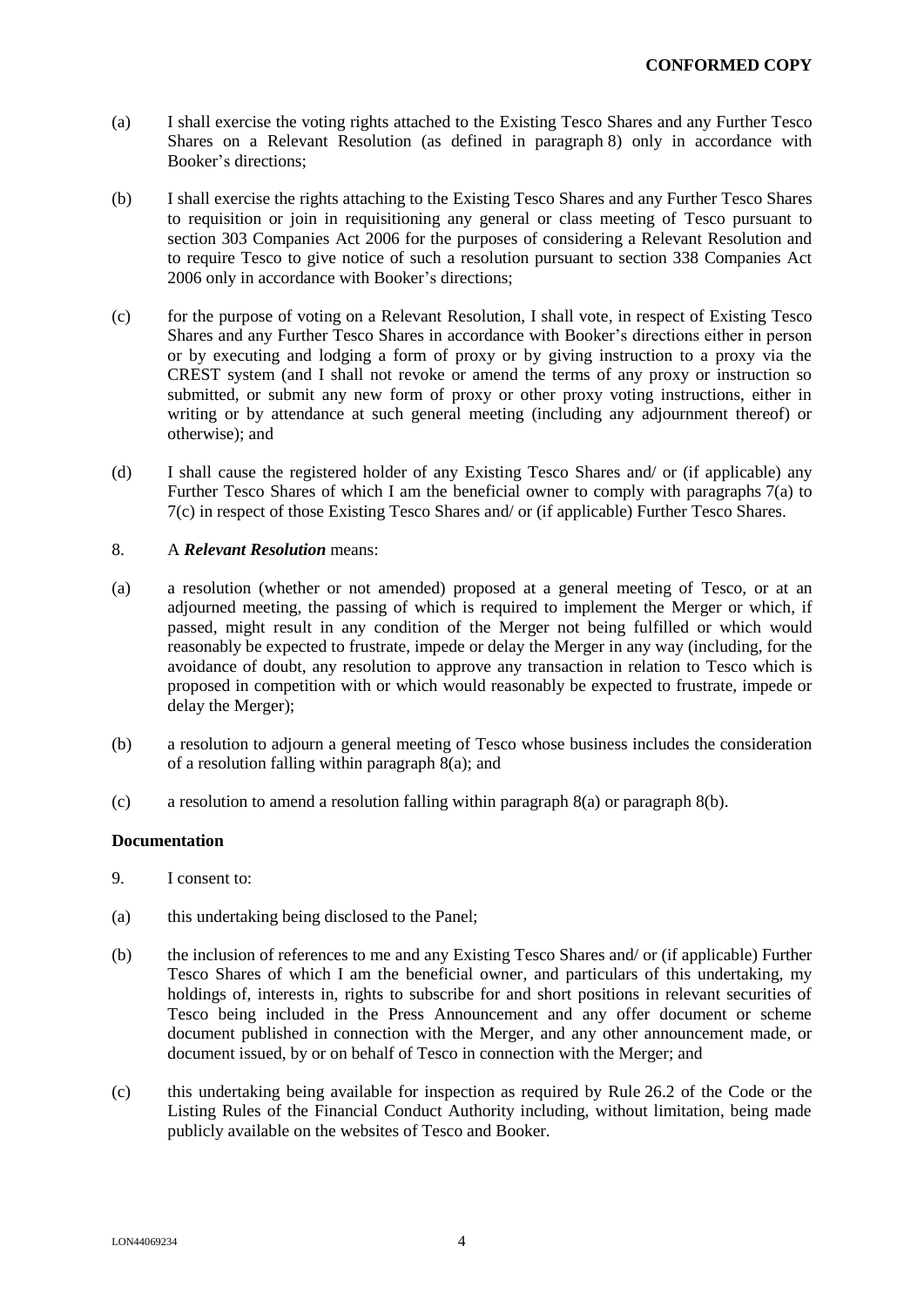### **Secrecy**

10. I shall keep secret the possibility, terms and conditions of the Merger and the existence and terms of this undertaking until the Press Announcement is released, provided that I may disclose the same to Tesco and its advisers in which case I shall procure that they observe secrecy in the same terms. The obligations in this paragraph shall survive termination of this undertaking.

11. I understand that the information you have given to me in relation to the Merger must be kept confidential until the Press Announcement is released or the information has otherwise become generally available. To the extent any of the information is inside information for the purposes of the Criminal Justice Act 1993 or the Market Abuse Regulation (EU) No 596/2014, I will comply with the applicable restrictions in those enactments on dealing in securities and disclosing inside information.

## **Interpretation**

- 12. In this undertaking:
- (a) references to *Business Days* means a day, other than a Saturday, Sunday or public holiday when banks are open for business in London;
- (b) references to the *Merger* means the proposed acquisition by Tesco of ordinary shares of one penny each in the capital of Booker, whether pursuant to the Scheme or the Offer;
- (c) references to the *Offer* means any offer to be made by or on behalf of Tesco to acquire all of the issued and to be issued ordinary share capital of Booker other than that already owned by Tesco and its associates (as defined in section 988 Companies Act 2006), and a reference to the *Offer* also includes any new, increased, renewed or revised offer made by Tesco to acquire shares in Booker provided that the value, in the reasonable opinion of J.P. Morgan Cazenove, of the consideration to be paid for each ordinary share of one penny in the capital of Booker does not represent a reduction in the value of the original proposal as set out in the Press Announcement;
- (d) references to *Press Announcement* mean the announcement announcing the Merger to be issued by Tesco pursuant to Rule 2.7 of the Code; and
- (e) references to the *Scheme* means any scheme of arrangement of Booker under section 895 Companies Act 2006 (including any new, increased, renewed or revised scheme of arrangement) for the acquisition by Tesco of all of the issued and to be issued ordinary share capital of Booker other than that already owned by Tesco, and a reference to the *Scheme* also includes any new, increased, renewed or revised scheme of arrangement made by Tesco to acquire shares in Booker provided that the value, in the reasonable opinion of J.P. Morgan Cazenove, of the consideration to be paid for each ordinary share of one penny in the capital of Booker does not represent a reduction in the value of the original proposal as set out in the Press Announcement.

### **Time of the Essence**

13. Any time, date or period mentioned in this undertaking may be extended by mutual agreement but as regards any time, date or period originally fixed or as extended, time shall be of the essence.

### **Lapse of undertaking**

14. This undertaking shall lapse if: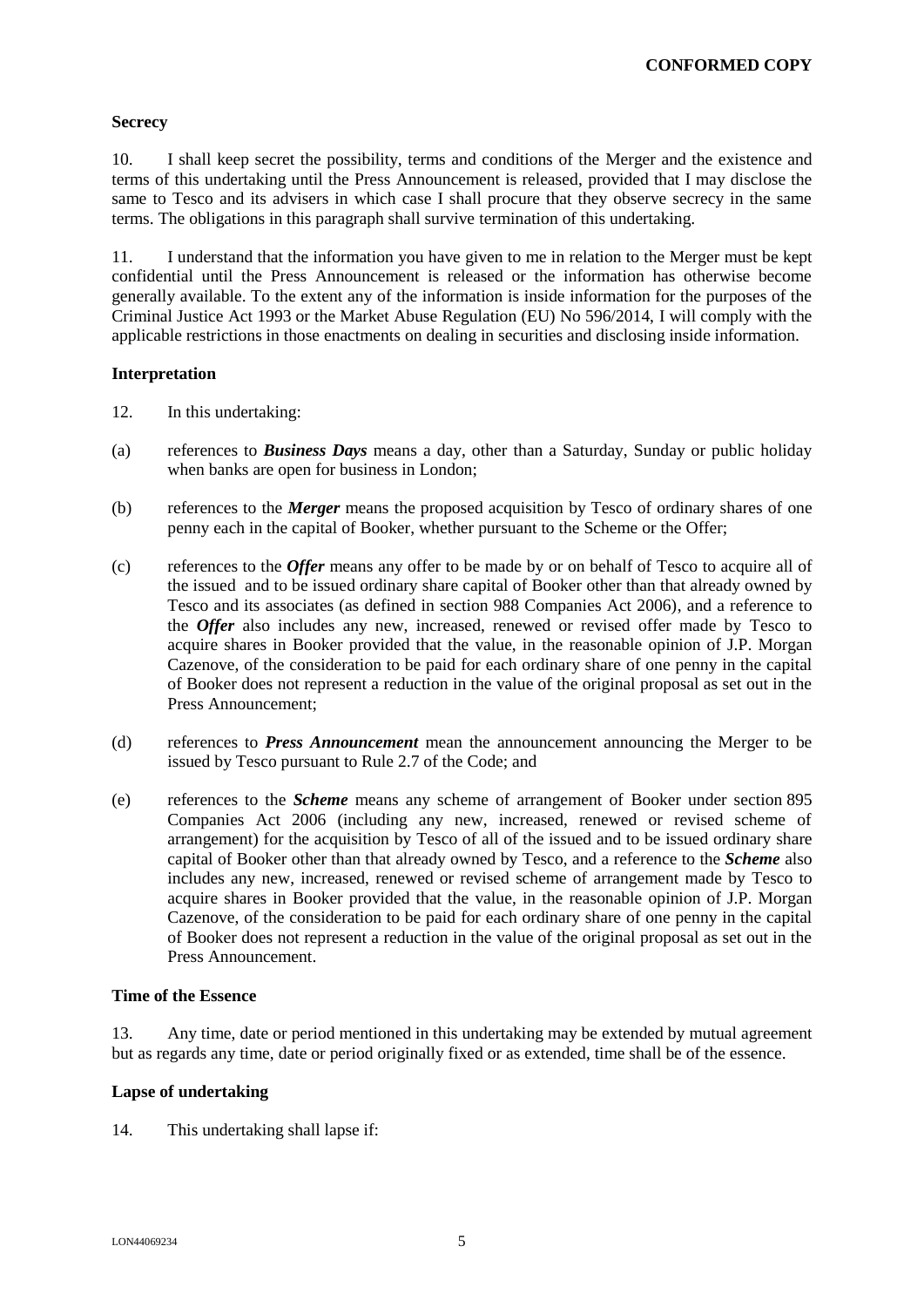- (a) Booker announces that it does not intend to proceed with the Merger and no new, revised or replacement Scheme or Offer is announced in accordance with Rule 2.7 of the Code at the same time;
- (b) the Scheme or Offer lapses or is withdrawn and no new, revised or replacement Scheme or Offer has been announced, in accordance with Rule 2.7 of the Code, in its place or is announced, in accordance with Rule 2.7 of the Code, at the same time;
- (c) the formal document to be dispatched to the shareholders of Booker setting out the terms and conditions of the Scheme (the *Scheme Document*) and convening any general meeting (the *Booker General Meeting*) and Court convened meeting (the *Booker Court Meeting*) of Booker shareholders to be convened for the purpose of considering, and if thought fit, approving, such shareholder resolutions of Tesco as are necessary to approve the Merger (the *Booker Resolutions*), does not include a unanimous and unconditional recommendation made by the board of directors of Booker to shareholders of Booker to approve the Booker Resolutions (the *Booker Board Recommendation*), or Booker makes an announcement prior to the publication of such document(s) that: (i) the board of directors of Booker no longer intends to make such recommendation or intends adversely to modify or qualify such recommendation; or (ii) it will not convene the necessary Booker General Meeting and/ or Court Meeting;
- (d) the board of directors of Booker withdraws, adversely modifies or adversely qualifies the Booker Board Recommendation or fails to publicly reaffirm or re-issue such unanimous and unqualified recommendation before the earlier of  $(A)$  5.30 p.m. on the fifth Business Day following Tesco's reasonable request to do so; or (B) the time of the start of the Tesco General Meeting (it being understood that the issue of any holding statement(s) issued to shareholders of Booker following a change of circumstances (so long as any such holding statement contains an express statement that such recommendation is not withdrawn or adversely modified and does not contain a statement that the Booker Directors intend to withdraw or adversely modify such recommendation) shall not constitute a withdrawal or adverse modification of such recommendation for purposes of this paragraph); or
- (e) the Scheme or Offer has not become effective by the Longstop Date (as defined in the Press Announcement) (or such later time and date as agreed between Tesco and Booker, with the approval of the Court and/ or the Panel, if required).

If this undertaking lapses, I shall have no claim against Tesco or Booker and neither Tesco nor Booker shall have any claim against me, other than in respect of any prior breach of any of the terms of this undertaking.

### **Confirmation**

- 15. I confirm that in signing this undertaking I:
- (a) am not a client or customer of Greenhill & Co International LLP (*Greenhill*) or Barclays Bank PLC (*Barclays*) for the purposes of the Conduct of Business Sourcebook of the Financial Conduct Authority and that Greenhill and Barclays are acting for Tesco in connection with the Merger and no-one else and are not responsible to anyone other than Tesco for providing the protections afforded to customers of Greenhill or Barclays nor for providing advice in relation to the Merger;
- (b) am not a client or customer of J.P. Morgan Limited (*J.P. Morgan Cazenove*) for the purposes of the Conduct of Business Sourcebook of the Financial Conduct Authority and that J.P. Morgan Cazenove is acting for Booker in connection with the Merger and no-one else and is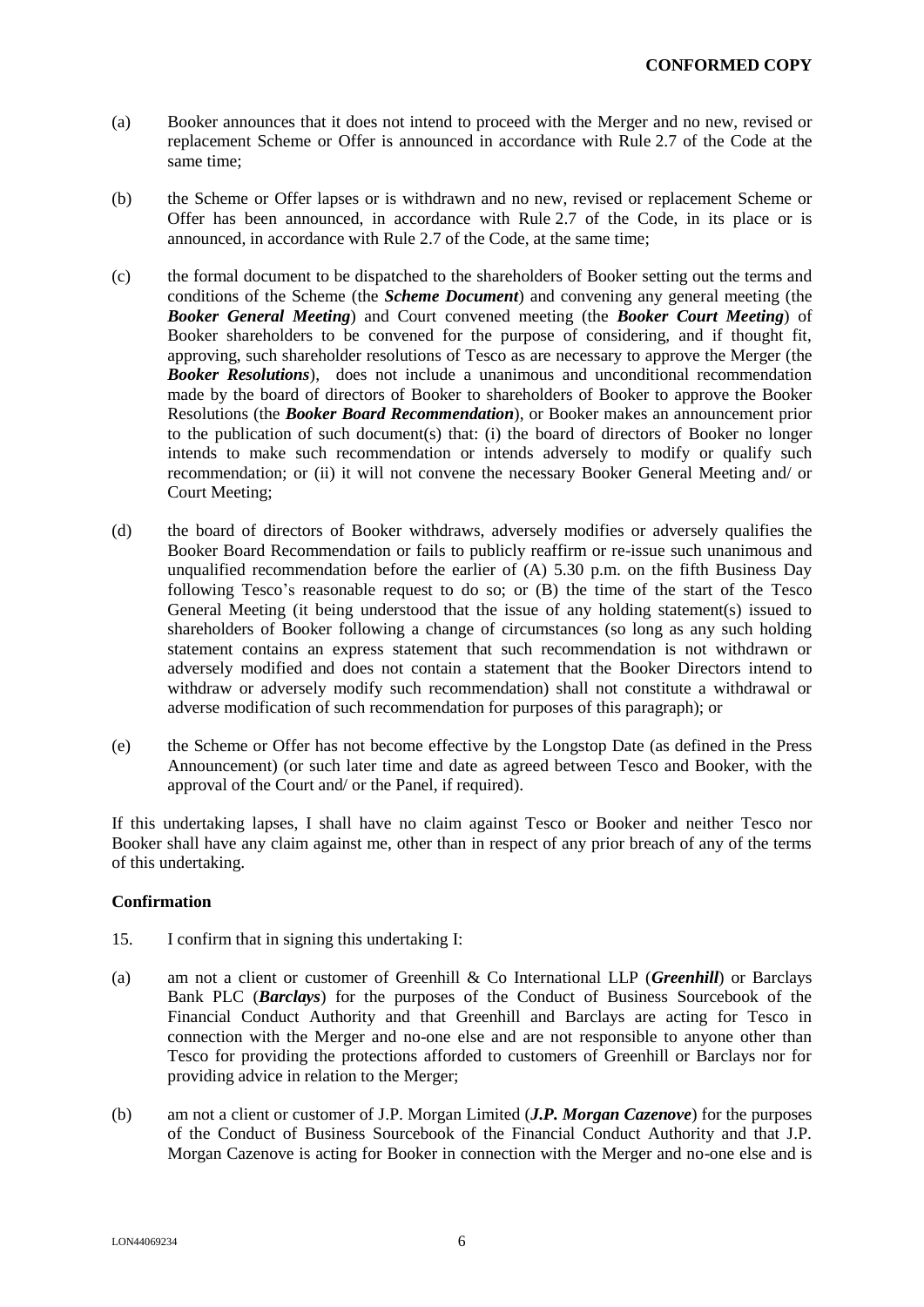not responsible to anyone other than Booker for providing the protections afforded to customers of J.P. Morgan Cazenove nor for providing advice in relation to the Merger; and

(c) have been given an adequate opportunity to consider whether or not to execute this undertaking and to obtain independent advice.

#### **Power of Attorney**

16. In order to secure the performance of my obligations under this undertaking, I appoint any director of Booker as my attorney:

- (a) if I fail to comply with any of the undertakings in paragraph 6, in my name and on my behalf to do all things and to execute all deeds and other documents as may be necessary or desirable to ensure compliance with such undertakings in respect of the Existing Tesco Shares and any Further Tesco Shares (as appropriate); and
- (b) if I fail to comply with any of the undertakings in paragraph 7, to execute any form of proxy required by Booker to appoint any person nominated by Booker to attend a general or class meeting of Tesco and vote on a Relevant Resolution (as defined in paragraph 8).

17. I agree that this power of attorney is given by way of security and is irrevocable in accordance with section 4 Powers of Attorney Act 1971 until this undertaking lapses in accordance with paragraph 14.

#### **Specific Performance**

18. I agree that, if I fail to comply with any of the undertakings in paragraphs 2, 3, 4, 6 or 7 above or breach any of my other obligations under this undertaking, damages may not be an adequate remedy and accordingly Booker shall be entitled to the remedies of specific performance, injunction or other equitable relief.

### **Governing Law**

19. This undertaking and any non-contractual obligations arising out of or in connection with this undertaking shall be governed by, and interpreted in accordance with, English law. The English courts shall have exclusive jurisdiction in relation to all disputes (including claims for set-off and counterclaims) arising out of or in connection with this undertaking including, without limitation disputes arising out of or in connection with: (i) the creation, validity, effect, interpretation, performance or non-performance of, or the legal relationships established by, this undertaking; and (ii) any non-contractual obligations arising out of or in connection with this undertaking. For such purposes each party irrevocably submits to the jurisdiction of the English courts and waives any objection to the exercise of such jurisdiction. I shall at all times maintain an agent for service of process and any other documents in proceedings in England or any other proceedings in connection with this undertaking.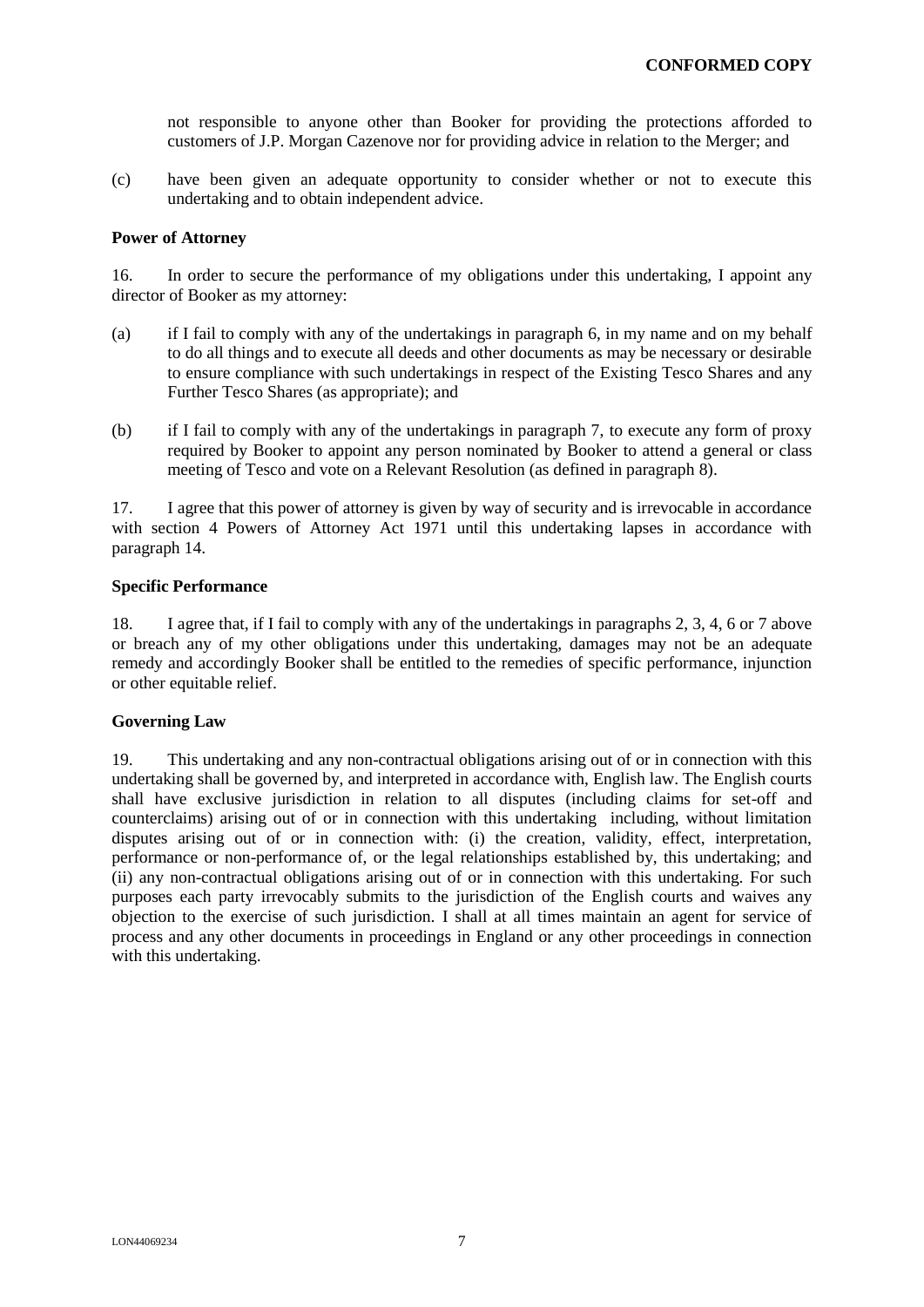# **Schedule 1**

# **Part A – Existing Tesco Shares**

| Name of beneficial owner | No. of ordinary shares of 5p in Tesco |
|--------------------------|---------------------------------------|
| Mikael Olsson            | 5,000                                 |

# **Part B – Employee Share Plans**

# **A. SAYE**

| <b>Name</b>                                 | No.<br>of options |
|---------------------------------------------|-------------------|
| Mikael C<br>1 <sub>0</sub><br><b>Olsson</b> | N/A               |

# **B. Share Incentive Plan**

| <b>Name</b>      | No.<br>$\bullet$<br><b>shares</b><br>0Ť |
|------------------|-----------------------------------------|
| Mikael<br>Olsson | N/A                                     |

# **C. Nil Cost Options**

| <b>Name</b>      | No.<br>options<br>0ľ                      |
|------------------|-------------------------------------------|
| Mikael<br>Olsson | $T$ $T$ $T$ $A$<br>N<br>А<br>$\mathbf{v}$ |